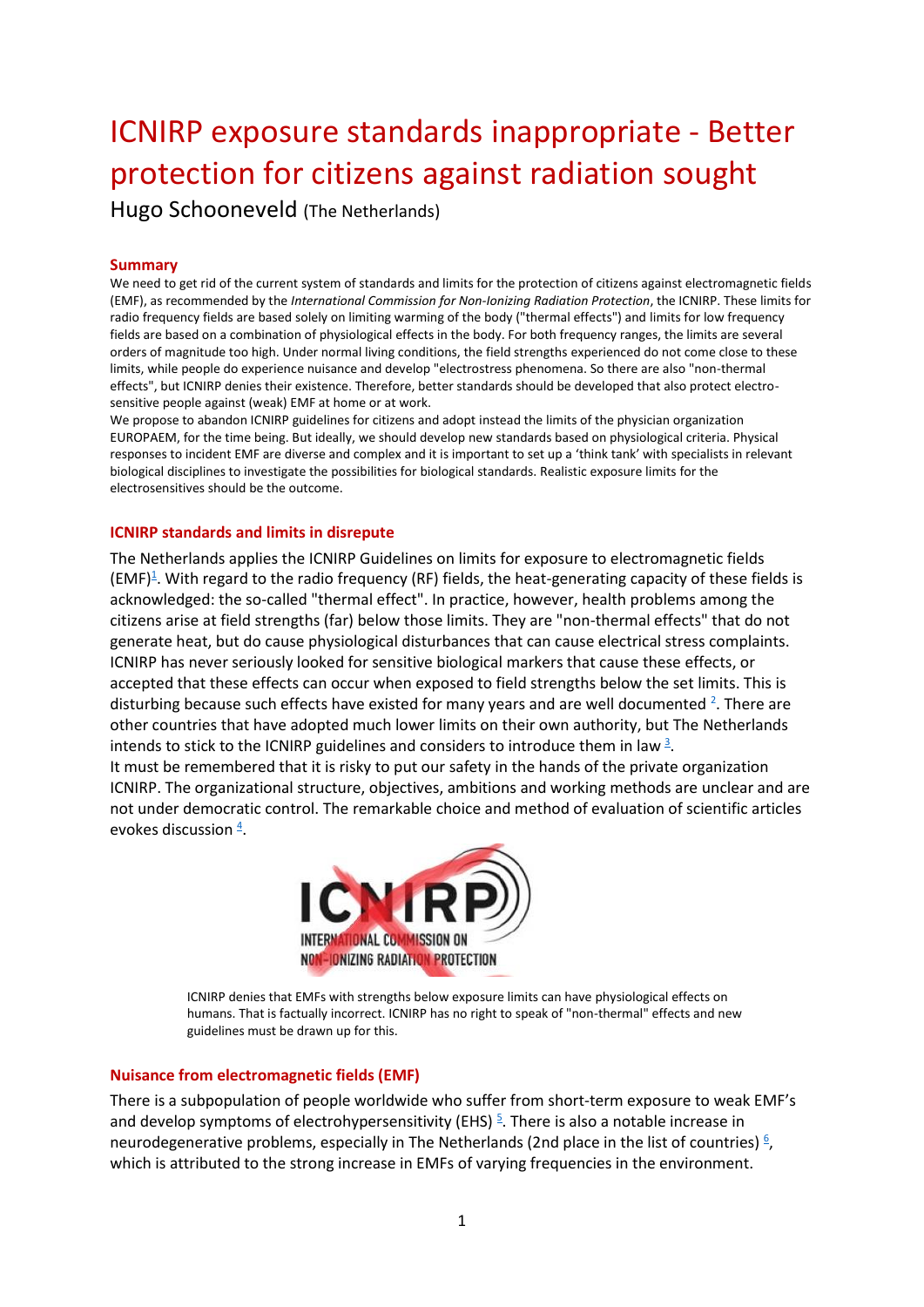ICNIRP denies the relationship between weak EMV and health problems. As a result, protective measures by the government must wait.

People suffer from EHS to varying degrees. The most common complaints are chronic fatigue, sleep and concentration problems, headache, ringing in the ears, rash and many derivative problems. In Sweden,1.5% of the inhabitants of Stockholm belong to the group of electrosensitives  $\frac{8}{3}$ . In Holland, the *Kantar stud[y](https://tinyurl.com/y7vrsja3) <sup>9</sup>* , which was commissioned by the *Knowledge platform EMF and health*, reports that 3% of 628 adult respondents indicate that *"… actually noticed something physically or has been affected by electromagnetic radiation. The most frequently mentioned symptoms are fatigue, difficulty concentrating and headaches*". In a comparable representative study by the *National institute for public health and the environment* (RIVM) among even larger groups of citizens, 7% of the average respondents reported a degree of EMF nuisance <sup>[10](https://journals.sagepub.com/doi/10.1177/1757913913492931)</sup>. GPs are gradually starting to recognize the EHS problem, as shown by a scientific study by RIVM  $^{11}$  $^{11}$  $^{11}$ . One of our GP's elaborates on the EHS problems in a YouTube video  $\frac{12}{1}$  $\frac{12}{1}$  $\frac{12}{1}$ .

An Austrian association of general practitioners has previously issued *guidelines* for the treatment of people with EHS <sup>[13](https://tinyurl.com/ya8e56vj)</sup> as well as the *European academy for environmental medicine* (EUROPAEM) <sup>[14](https://europaem.eu/en/academy)</sup>. Barnes and Greenebaum consider EHS to be accepted as a fact and should be studied in considerable detail <del>[15](https://pubmed.ncbi.nlm.nih.gov/32311139/)</del>.

# **History of the high exposure limits**

During the Cold War, mid-20th century, the radar industry emerged in the USA to detect enemy aircraft  $\frac{16}{2}$  $\frac{16}{2}$  $\frac{16}{2}$ . The more powerful those radars became, the further they could "look". But the soldiers on duty on the warships were literally warmed up by the powerful radars, leading to cancer from which they died. Thus, restrictions were placed on the strength of the EMF in areas where crews were allowed to stay. The Institute of electronic and electrical engineers (IEEE)  $15$  had been invited to suggests exposure limits, be it only on the basis of thermal effects of the radiation. That limit became 10 mW / cm2 (= 100W / m2) (note: the current ICNIRP limit is lower: 10 W / m2, but still much too high).

The limits established by the IEEE and ICNIRP are similar, yet differ due to differences in assumptions. So there is room for discussion and relevance of circumstantial evidence. Indeed, many countries draw up their own plans  $\frac{16}{5}$  $\frac{16}{5}$  $\frac{16}{5}$ .

## **ICNIRP's progress**

ICNIRP apparently has the ambition to have their model for risk assessment of EMF accepted in Europe and beyond, probably in order to promote the benefits of the electronic industry. This is done, among other things, by making standards ("*Guidelines*"), and by making board members available to the WHO, the Dutch Health Council, the RIVM, the GGD / GHOR, the EMV & Health Knowledge Platform. All organizations speak with the same tongue here: "only EMF exposure above the ICNIRP exposure limits can cause nuisance." Comparable health organizations in other countries enjoy personnel "reinforcements" from ICNIRP, such as Switzerland, Norway, Sweden and Japan  $^{\underline{18}}$  $^{\underline{18}}$  $^{\underline{18}}$ . The term "cartel" has been coined by the magazine *Investigate Europe* because ICNIRP has suspiciously many formal connections  $\frac{19}{2}$  $\frac{19}{2}$  $\frac{19}{2}$ . The question is why The Netherlands actually adhere to the ICNIRP system and does not come up with relevant security measures which really protect the EMFsensitive people.

#### **ICNIRP's updated Guidelines**

In 1998 ICNIRP released the *Guidelines for limiting exposure to electromagnetic fields (100 kHz - 300 GHz)* and after more than 20 years it was time for an update. In the last 2 years, the scientific community has been invited to make improvements for the planned revision  $\frac{20}{3}$  $\frac{20}{3}$  $\frac{20}{3}$ , and many took advantage of this opportunity to suggest the adoption of lower exposure limits. This year (2020), the final version was completed  $21$ . However, the limits were largely maintained. Only the body 'extremities' such as head, arms, legs and skin were now allowed to be exposed to a higher EMF dose, because the relatively larger surface area would give a stronger cooling after tissue were heated up  $\frac{22}{3}$  $\frac{22}{3}$  $\frac{22}{3}$ .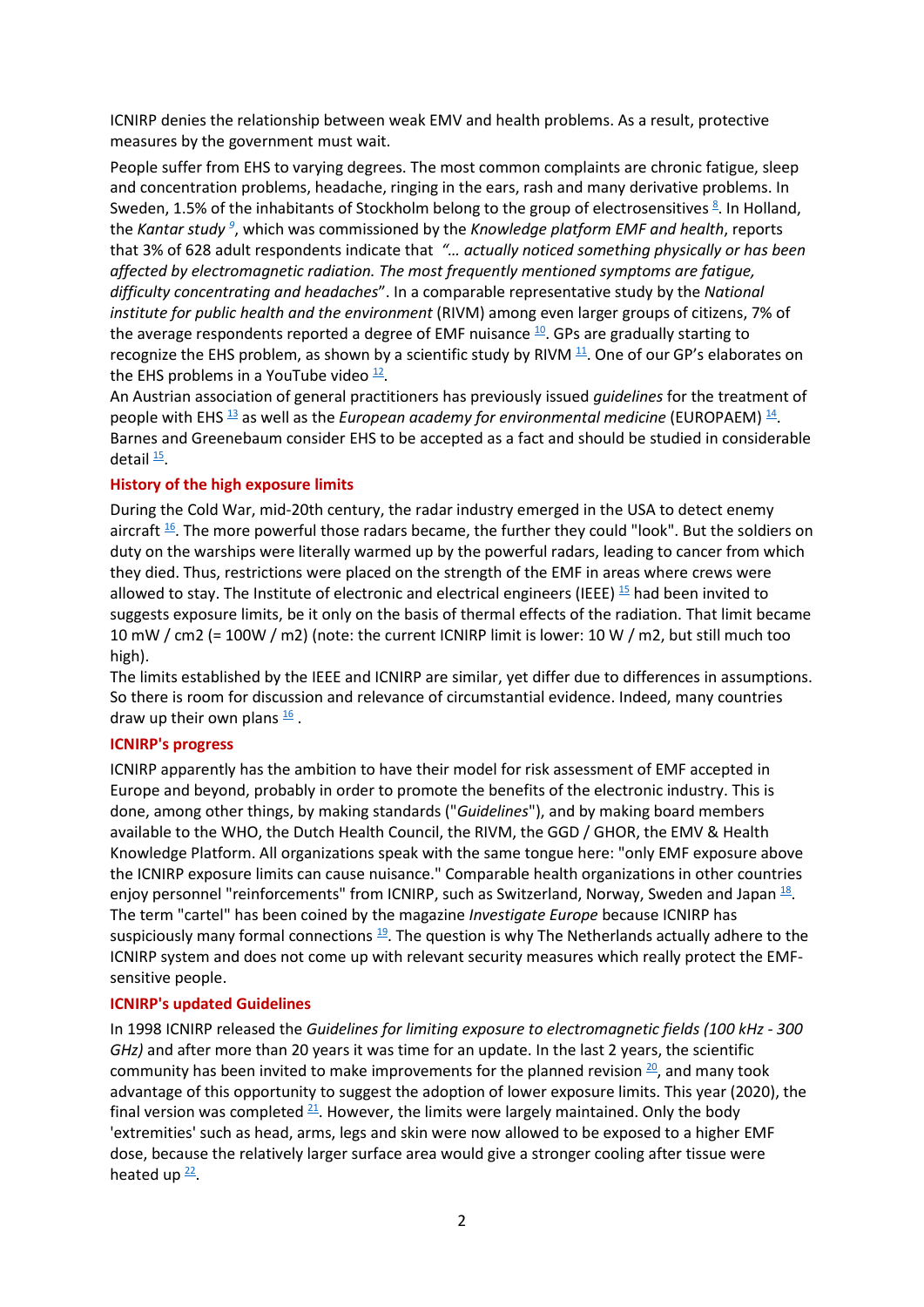The thermal effects have remained; the non-thermal effects category was denied and no special adjustments were made to the developments of 5G networks. Long-term exposures, pulsed fields, cumulative effects of high and low frequency fields have also not or hardly been taken into account. Even the specific behavior of millimeter waves in the skin, the likely harmful effects on subcutaneous tissues, with associated general health complaints, did not receive any special consideration.

## **ICNIRP's exposure limits are unrealistic for citizens**

The proposed exposure limits are unrealistically high, as people are not nearly exposed to such high field strengths in their daily lives, yet experienced significant health complaints. Measures to reduce exposure by increasing the distance to sources, or by technical measures to block EMF's invading their premises, reduce complaints effectively. Examples: (1) for 4G transmitter fields there is a formal limit of 61 V / m, while people on the street rarely experience values as high as 3V / m, and at home only 1V /  $m^{23}$  $m^{23}$  $m^{23}$ . For low-frequency magnetic ELF fields of 50 Hz, the limit is set at about 200  $\mu$ T; we prefer to keep the magnetic field below 20 nT, as people feel much better at these – or lower – values. For electric fields the limit is about 5 kV / m. In the living/working situations, the electric field strengths usually is below 1 V / m  $^{24}$ . Field reduction helps EHS complaints in all cases. In addition to the *Guidelines* for exposure to radio frequency EMF, ICNIRP also publishes guidelines for lower frequency ranges  $1\text{Hz}$  - 100 kHz  $^{25}$  $^{25}$  $^{25}$ . For both frequency ranges, the strength of the external fields is meant by ICNIRP to ensure that the integrity of the body is not disturbed. Obviously, there is a wide discrepancy between limits set by ICNIRP and the experiences of electrosensitive people. Only field intensities several orders of magnitude below ICNIRP limits are acceptable for those sensitives, although personal variations remain.

## **Develop more realistic standards and limits**

There are countries that apply up to a thousand times sharper limits to protect against radio frequency fields, such as Russia, China, France, Belgium, Switzerland and others  $^{\underline{16} \,\,\underline{18}}$  $^{\underline{16} \,\,\underline{18}}$  $^{\underline{16} \,\,\underline{18}}$  $^{\underline{16} \,\,\underline{18}}$  $^{\underline{16} \,\,\underline{18}}$ . The big difference is that their health organizations also take into account the patient's pre-existing complaints. Precisely those syndromes that are not clinically objectifiable have been considered in their assessment.

Several organizations have made proposals to lower the ICNIRP limits, including the BioInitiative Project  $\frac{26}{1}$  $\frac{26}{1}$  $\frac{26}{1}$ , the Seletun Statement  $\frac{27}{1}$  $\frac{27}{1}$  $\frac{27}{1}$ , the Council of Europe  $\frac{34}{1}$  $\frac{34}{1}$  $\frac{34}{1}$ , the European Academy of Environmental Medicine (EUROPAEM)  $\frac{14}{3}$  $\frac{14}{3}$  $\frac{14}{3}$  and others. EUROPAEM suggests the most detailed proposals on limits for low and high frequency fields, based on literature data and subjective health reports. The proposed limits are all orders of magnitude below those of the ICNIRP.

The German *Wolfgang Maes* organization goes even further, producing its guidelines from data from thousands of people with EHS and their methods for reducing their own field exposure levels. Field reduction measures that can get them back on their feet. Their *Standard Baubiologische Messtechnik (SBM-2015)* guidelines  $\frac{28}{3}$  $\frac{28}{3}$  $\frac{28}{3}$  are widely used in Europe.

In almost every environment there is a complex mixture of field types. EHS sufferers seeking advice require the deployment of qualified technical engineers to take good measurements and make proposals for field reduction  $^{29}$  $^{29}$  $^{29}$ . People with EHS often need coaching afterwards for their reintegration into society [30](https://schooneveldadvies.nl/).

In short, the EUROPAEM system seems to be a useful alternative system of EMF standardization, although refinements with the aid of the SBM2015 can serve the people with extreme sensitivity.

#### **Polarization between defenders and rejectors of non-thermal EMF effects**

In an interview with our national newspaper *De Telegraaf* [31](https://www.telegraaf.nl/lifestyle/882391636/wetenschap-verdeeld-over-straling-5-g), professor Hans Kromhout, chairman of the EMV committee of the Health Council, expressed his heart about irreconcilable positions of representatives of electro-sensitive persons towards deniers of EMV damage to health. Some points that were addressed:

•… the lack of assessment of possible 5G hazards conflicts with the very critical way we deal with exposure to other types of hazards in the environment

•… the US NTP study provided evidence for the relationship between RF EMF exposures and cancer